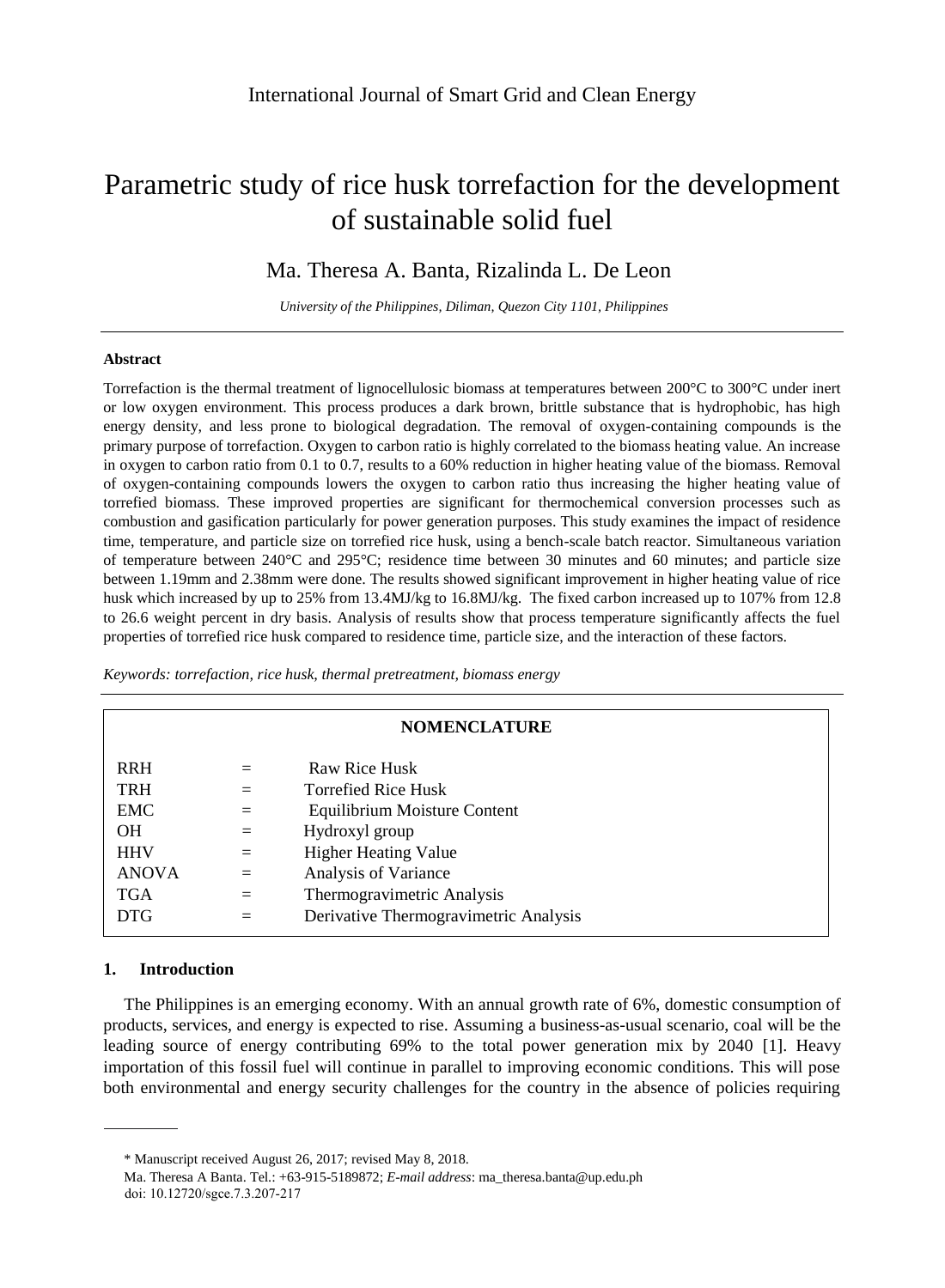implementation of advanced coal technologies and quality improvement standards. Adapting a bio-based economy can significantly benefit the Philippines given its abundant biomass resources. The Philippine government initiates this shift to sustainability through the establishment of the National Renewable Energy Program that aims to increase renewable energy-based capacity for power generation. In its 20 year roadmap (2010-2030), delivery of additional 277MW of biomass power capacities is a priority.

Rice husk is among the top three biomass resources in the Philippines. It is typically used as an insulation material, animal bedding, or as a fertilizer additive. These non-energy uses consume about 1% of the total annual rice husk produced in the country leaving 99% for energy uses [2]. Despite the maturity of combustion and gasification technologies, problems still persist in the conversion of rice husk to power. Low energy density, affinity for water, and its high inherent moisture are some of the challenges faced by end-users. Transportation costs on the other hand, create a huge impact on the overall cost of recovering energy from agricultural waste [3].

Torrefaction is a technology that can address the above-mentioned barriers in the utilization of rice husk or any lignocellulosic feedstock for power generation. Slow-heating a biomass to 200-300 °C, under atmospheric pressure, in an inert or low oxygen environment, degrades the fibrous lignocellulosic network of the plant walls and releases volatile substances. Overall, the final product has a lower mass; higher energy density; and less affinity for moisture in comparison to its original form [3].

This research studies the impact of temperature, residence time, and particle size on the heating value, solid yield, energy yield, energy density, and fixed carbon content of torrefied rice husk, using a batch reactor. Data derived from this experimental research will contribute to the existing body of knowledge on the characterization of agricultural residues and its potential as alternative fuel in the power sector.

## **2. Rice Husk Torrefaction Experiment**

#### *2.1. Torrefaction set-up*

A schematic diagram of the torrefaction set-up is shown in Figure 1. This system can be subdivided into three sub-units namely:

- The torrefaction unit:
- The condensate collection unit; and
- The gas scrubbing unit



Fig. 1. Schematic Diagram of the Batch Torrefaction System

The torrefaction unit is a 42-liter stainless steel cylindrical vessel with a detachable cover on one end. RRH was loaded into the reactor then sealed. The batch reactor was heated using electric heating bands located on the outer surface of the vessel. Torrefaction temperature was controlled using a proportional integral derivative controller, set to ramp from ambient temperature to the desired temperature, at the rate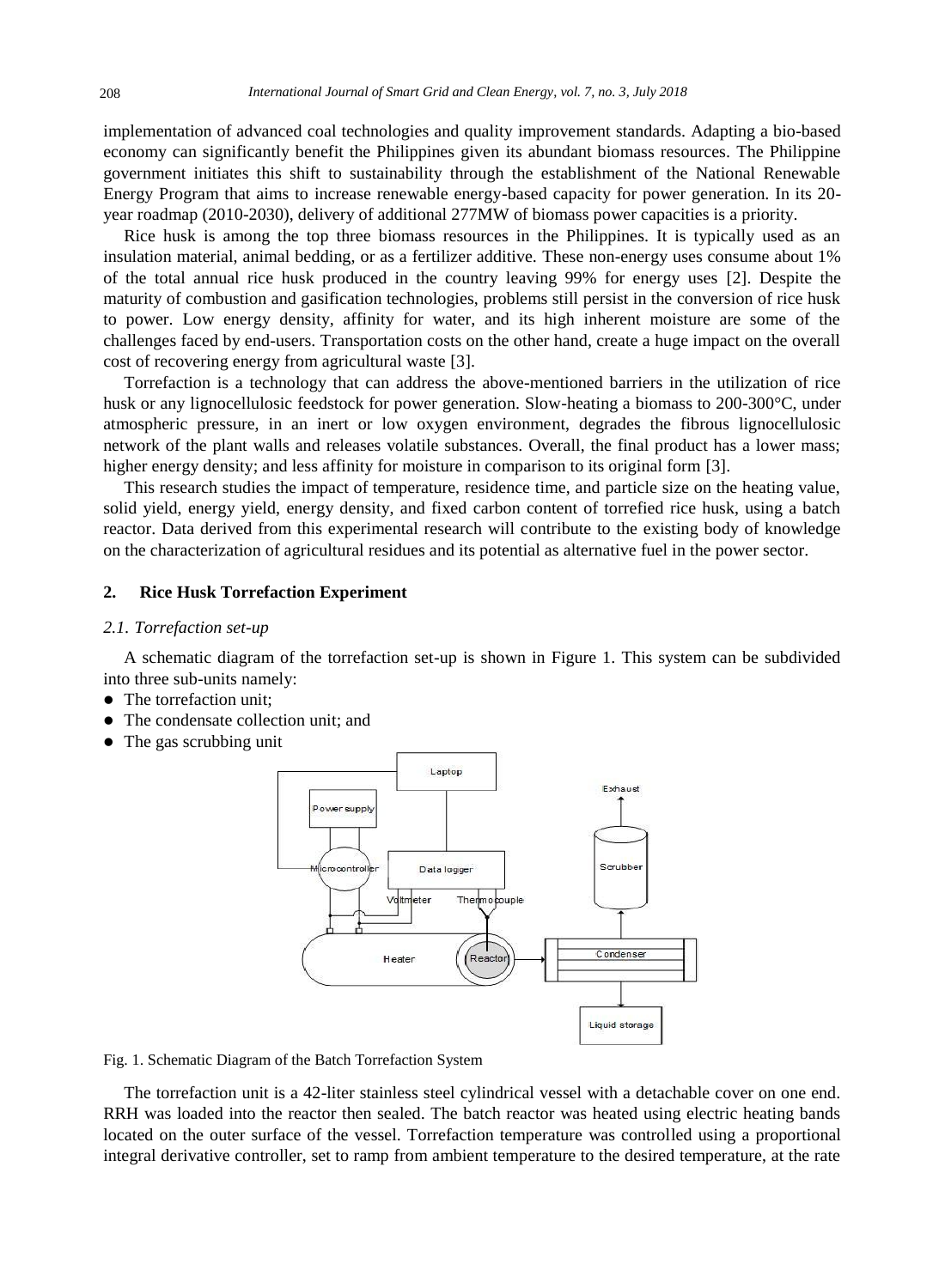of 10 $\degree$ C per minute. When the target temperature was reached the heater turns on or off, based on a reference temperature, to maintain the target temperature inside the batch reactor at the required residence time. During torrefaction, gases that evolved are directed to the condenser through a 3/8 inch (outer diameter) copper tubing coil. This coil was submerged in water at room temperature. The liquid product that exits the coil was collected at the bottom of the condenser. Non-condensable gases were directed to a series of scrubbers for cleaning, and then released to the atmosphere. A flow meter was used to measure the flow rate of non-condensable gases that evolved in each experimental run.

After each trial, the torrefaction unit was allowed to cool to room temperature before collecting the TRH samples. For data gathering, a type-K thermocouple was fitted through a thermowell to properly measure the temperature inside the reactor. The thermocouple then sends the reading to the Fluke Hydra Series II logger that is connected to a computer. Voltage readings were also monitored during each run. Sufficient power was available in the laboratory where the torrefaction reactor was stationed.

## *2.2. Material preparation*

Air dried samples of rice husk were collected from General Mamerto Natividad, Nueva Ecija, Philippines and stored in the laboratory at room temperature. The physico-chemical properties of the rice husk used in this study, such as moisture content, volatile matter, and HHV, are summarized in Table 1:

| Composition          | As-received | Dry Basis |
|----------------------|-------------|-----------|
| Moisture, wt%        | 7.35        |           |
| Volatile Matter, wt% | 56.2        | 60.7      |
| Ash Content, wt%     | 24.5        | 26.4      |
| Fixed Carbon, wt%    | 11.8        | 12.7      |
| HHV, MJ/kg           | 12.4        | 13.4      |
|                      |             |           |

Table 1. Proximate analysis results and the HHV for RRH

The RRH samples were sieved into two different sized fractions: 2.38mm and 1.19mm using Tyler sieve numbers 8, 10, 12, 16. The RRH retained at sieve number 8 and sieve number 16 were collected and divided into twenty-four parts: 12 parts retained in sieve number 8 and 12 parts retained in sieve number 16. The weight of each partition is 200 grams, each stored in resealable plastic bags and stored in the laboratory at ambient conditions.

### *2.3. Operating conditions*

Torrefaction temperature, residence time, and particle size are three factors that influence the devolatilisation rate of biomass. The simultaneous impact of these independent variables on the volatile matter, fixed carbon, hydrophobicity, solid yield, energy yield, and energy density was studied using a  $2<sup>3</sup>$ factorial design with three replicates. Table 2 shows the factorial design for RRH torrefaction while Table 3 shows the design matrix for this study:

Table 2.  $2<sup>3</sup>$  Factorial experimental design for rice husk torrefaction

| Factor              | Level 1                 | Level 2                |  |  |
|---------------------|-------------------------|------------------------|--|--|
| Temperature, C      | 240                     | 295                    |  |  |
| Residence time, min | 30                      | 60                     |  |  |
| Particle size, mm   | Retained at mesh no. 16 | Retained at mesh no. 8 |  |  |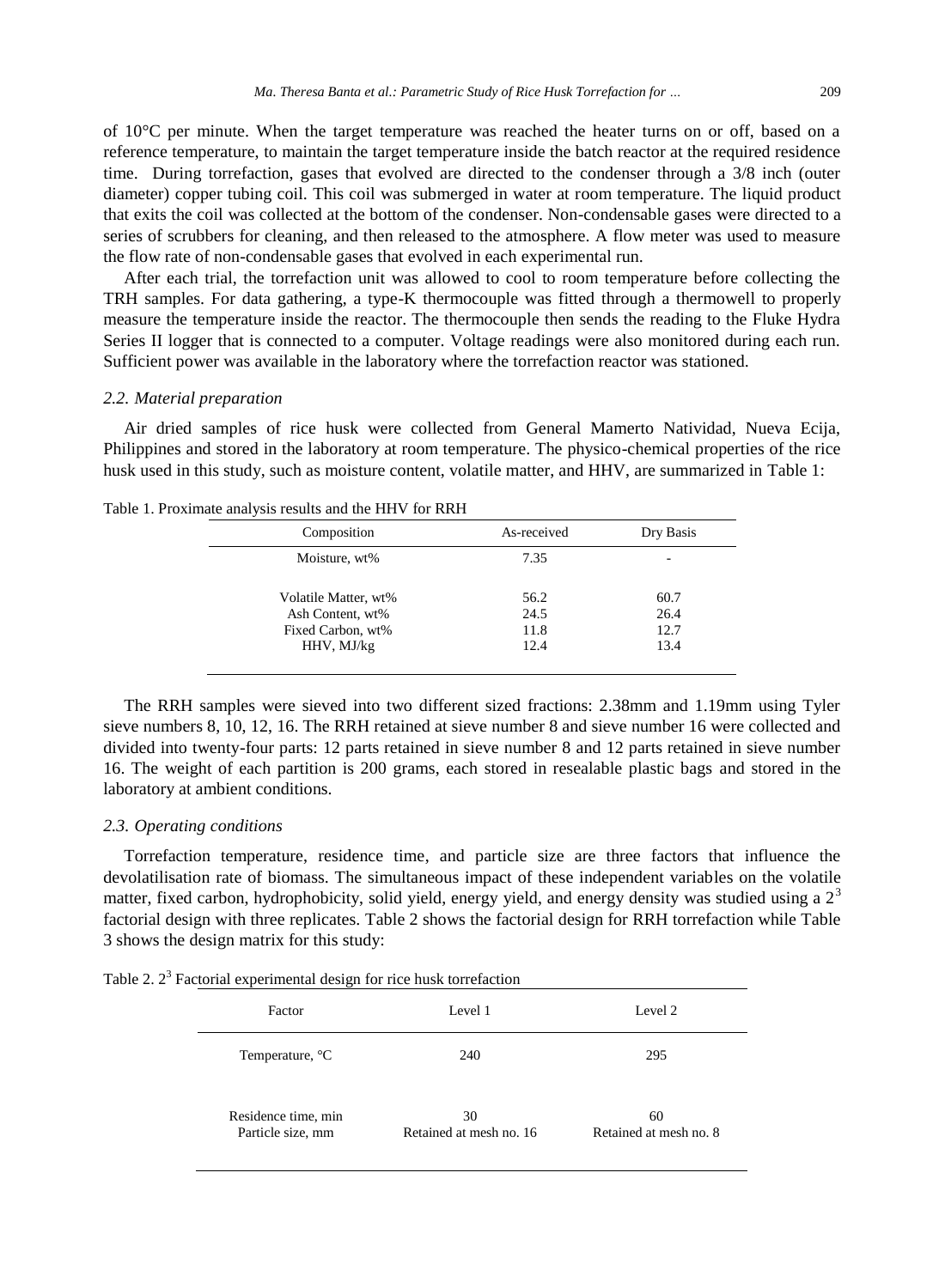| Run Order        | Temperature, C | Residence time, min | Particle size, mm   |
|------------------|----------------|---------------------|---------------------|
| $\mathbf{1}$     | 240            | 60                  | retained at mesh 8  |
| $\boldsymbol{2}$ | 240            | 30                  | retained at mesh 16 |
| 3                | 240            | 30                  | retained at mesh 16 |
| 4                | 295            | 60                  | retained at mesh 8  |
| 5                | 240            | 30                  | retained at mesh 8  |
| 6                | 240            | 60                  | retained at mesh 16 |
| 7                | 240            | 30                  | retained at mesh 8  |
| 8                | 295            | 30                  | retained at mesh 8  |
| 9                | 295            | 60                  | retained at mesh 16 |
| 10               | 240            | 60                  | retained at mesh 8  |
| 11               | 240            | 60                  | retained at mesh 16 |
| 12               | 240            | 60                  | retained at mesh 16 |
| 13               | 295            | 30                  | retained at mesh 8  |
| 14               | 295            | 60                  | retained at mesh 16 |
| 15               | 295            | 30                  | retained at mesh 16 |
| 16               | 240            | 60                  | retained at mesh 8  |
| 17               | 295            | 30                  | retained at mesh 16 |
| 18               | 295            | 60                  | retained at mesh 8  |
| 19               | 240            | 30                  | retained at mesh 8  |
| 20               | 295            | 60                  | retained at mesh 8  |
| 21               | 295            | 60                  | retained at mesh 16 |
| 22               | 240            | 30                  | retained at mesh 16 |
| 23               | 295            | 30                  | retained at mesh 16 |
| 24               | 295            | 30                  | retained at mesh 8  |

Table 3.  $2<sup>3</sup>$  Factorial experimental design matrix for rice husk torrefaction

#### *2.4. Sample analysis*

The proximate analysis of RRH and TRH was performed according to the standard procedure of the American Society for Testing and Materials (ASTM E1131-08) using TA Instruments Q500 thermogravimetric analyzer. The calorific value of RRH and TRH samples was determined using the Parr 6200 Oxygen Bomb Calorimeter at the Department of Chemical Engineering.

For the hydrophobicity test, the exposure method was used where TRH samples were stored for two weeks in a high relative humidity environment. This condition was achieved by preparing saturated K<sub>2</sub>SO<sub>4</sub> solution (relative humidity of 97.3%  $\pm$  0.45) in an enclosed container. The K<sub>2</sub>SO<sub>4</sub> used for the hydrophobicity test set-up is in powder form with an assay of 99.9% purity (trace metals basis).

## **3. Results and Discussion**

To determine which among the factors (temperature, residence time, and particle size) and the corresponding interactions had significant effect on the fuel properties of TRH, statistical analyses of the data for TRH were conducted using the Minitab 17 software. Results showed that temperature had the most significant effect on the changes in volatile matter, fixed carbon, heating value, hydrophobicity and the process performance indicators (solid yield, energy yield, energy density).

#### *3.1. Solid product composition and structure*

After conducting the torrefaction trials, a distinct change in the physical appearance of the rice husk samples was observed. Fig. 2 shows photos of the RRH and TRH. Rice husk changed its color from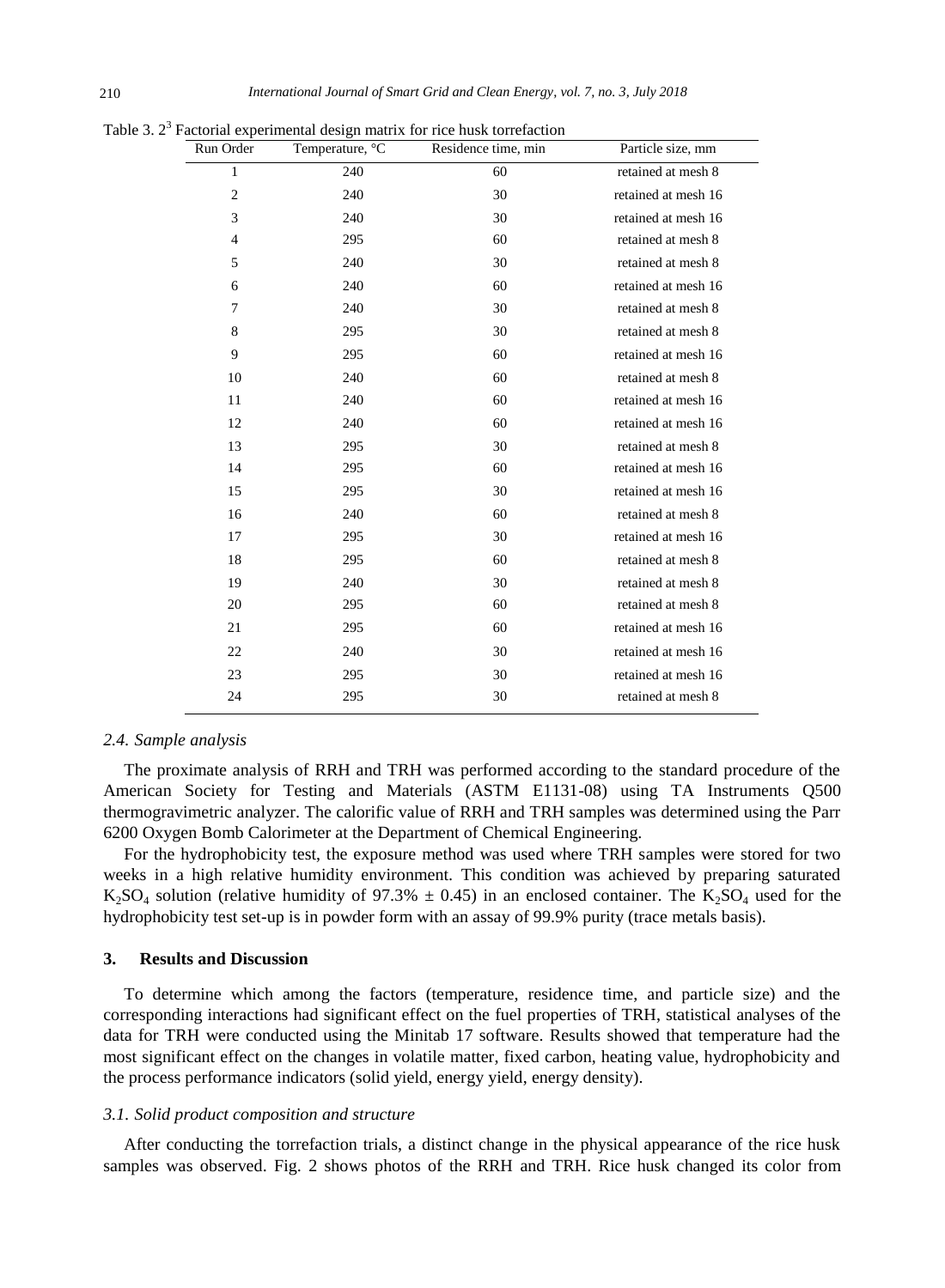golden yellow to brown to black. RRH samples that were torrefied at 240  $\mathbb C$  had a dark brown color while RRH samples torrefied at 295 °C turned black similar to carbonized biomass.



Fig. 2. a. RRH and TRH at 240 °C; b. RRH and TRH at 295 °C

This change in color reflects the chemical compositional changes occurring in the major components of rice husk namely hemicellulose, cellulose, and lignin. The main reactions that changed the biomass color are the following [4]:

- Devolatilization and carbonization of hemicellulose;
- Depolymerization and softening of lignin;
- Depolymerization and devolatilization of cellulose

As temperature increases, the color change of rice husk becomes more prominent due to the occurrence of these reactions. At higher torrefaction temperature more volatiles are released as hemicellulose and cellulose degrades, allowing the higher percent removal of oxygenated and hydrogenated compounds. This phenomenon leaves the torrefied solid product high in fixed carbon content. Figure 3 shows the TGA and DTG of RRH.



Fig. 3. TGA and DTG Curves of RRH

The blue line pertains to the TGA curve while the green line pertains to the DTG curve. Two peaks can be observed in the DTG plot of RRH at the temperature range of 200  $\mathbb C$  to 400  $\mathbb C$ . The first temperature peak is at 293.58°C, while the second temperature peak is at 346.85°C. Shafizade et al. reported that hemicellulose typically decomposes between 150  $\mathbb C$  to 350  $\mathbb C$ ; cellulose decomposes between 275  $\mathbb C$  and 350°C; and lignin decomposes gradually between 250°C and 500°C [5]. For RRH, the first peak at 293.58  $\mathbb C$  is attributed to the decomposition of hemicellulose and the initial stages of cellulose and lignin decomposition. The peak at  $346.85 \text{ }^{\circ}$  is attributed to the decomposition of cellulose. The chosen torrefaction temperatures, 240  $\mathcal{C}$  and 295  $\mathcal{C}$  fall within the temperature region where hemicellulose and cellulose degrades. At 240°C, a portion of the hemicellulose content of RRH has degraded while at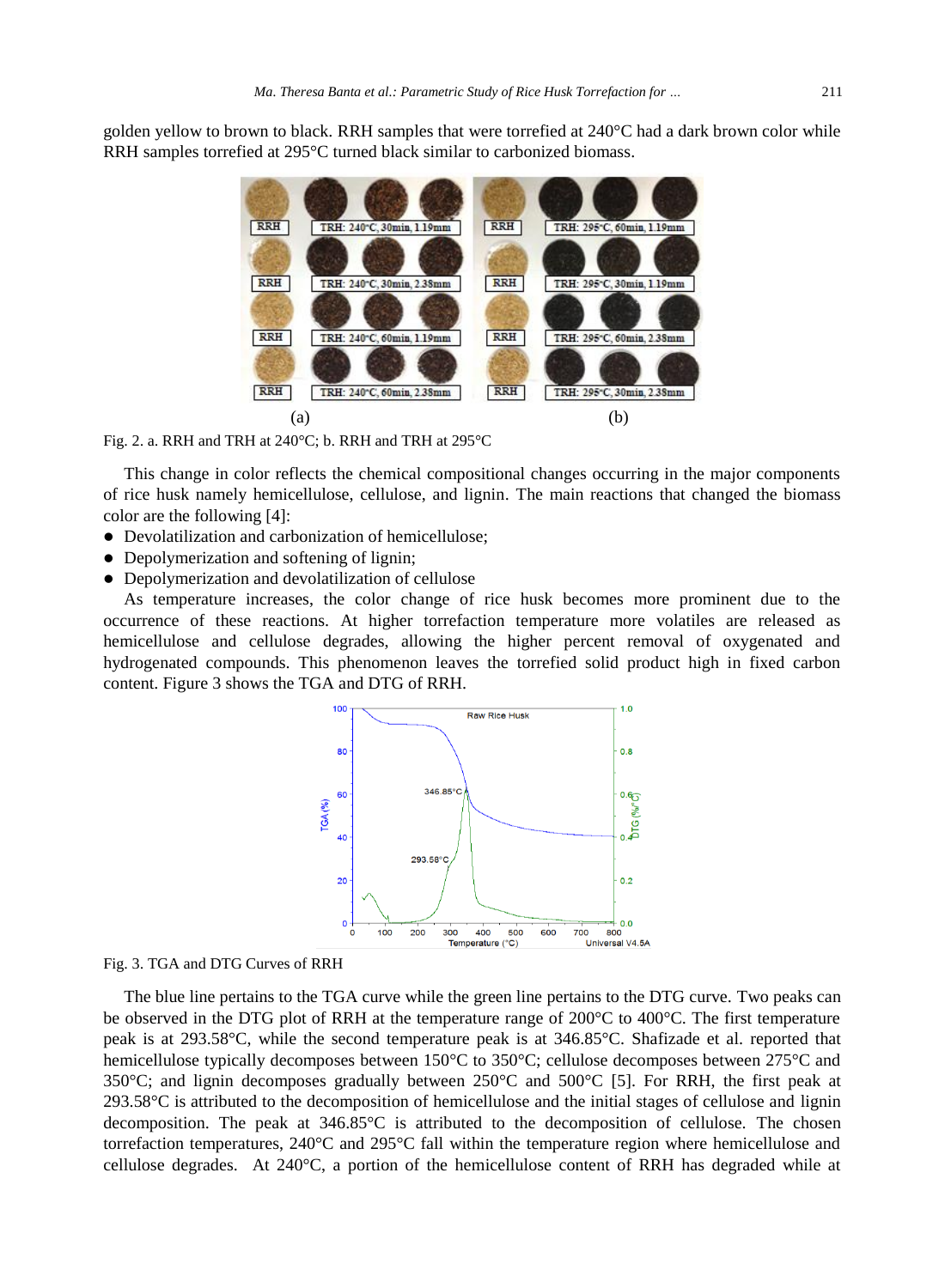295 $\mathcal{C}$ , portions of lignin, cellulose and all hemicellulose content has degraded.

The TGA and DTG curves of the RRH were superimposed with the TGA and DTG curves of the TRH samples. These are shown in Figures 4 and 5 respectively. In the TGA curves, it is observed that the weight of RRH drops from 100% to 40% of the original mass at 800 °C. For TRH processed at 240 °C, the weights drop from 100% to 45%-50% while for TRH processed at 295 °C, the weight drops to 55%-65% of the original mass.



Fig. 4. TGA Curves of RRH and TRH at various conditions

Comparing the TGA plot of RRH with the TGA plots of TRH, an upward shift of the curves can be seen. As torrefaction temperature increases, mass loss in the TRH decreases. Torrefaction of RRH at 295°C results to the release of more volatile compounds as hemicellulose degrades completely, leaving a higher percentage of solids in the TRH.



Fig. 5. DTG Curves of RRH and TRH at various conditions

Upon reviewing the 295  $\mathbb{C}$  DTG curves, only the cellulose peak can be observed indicating complete degradation of the hemicellulose in the TRH. Furthermore, the maximum values of the cellulose peaks shown are decreasing as torrefaction temperature is increased. It is concluded that in addition to the complete degradation of hemicellulose at 295°C, torrefaction at this temperature destroys a portion of the cellulose in rice husk.

#### *3.2. Proximate analysis and heating value*

The proximate analysis and higher heating value of RRH and TRH are summarized in Table 4. After torrefaction, the lowest observed volatile matter content was  $31.5\%$  at 295 °C, 60-min residence time, and a particle size of 2.38mm. At 240°C, the lowest volatile matter was 49%. This is a 19.2% decrease with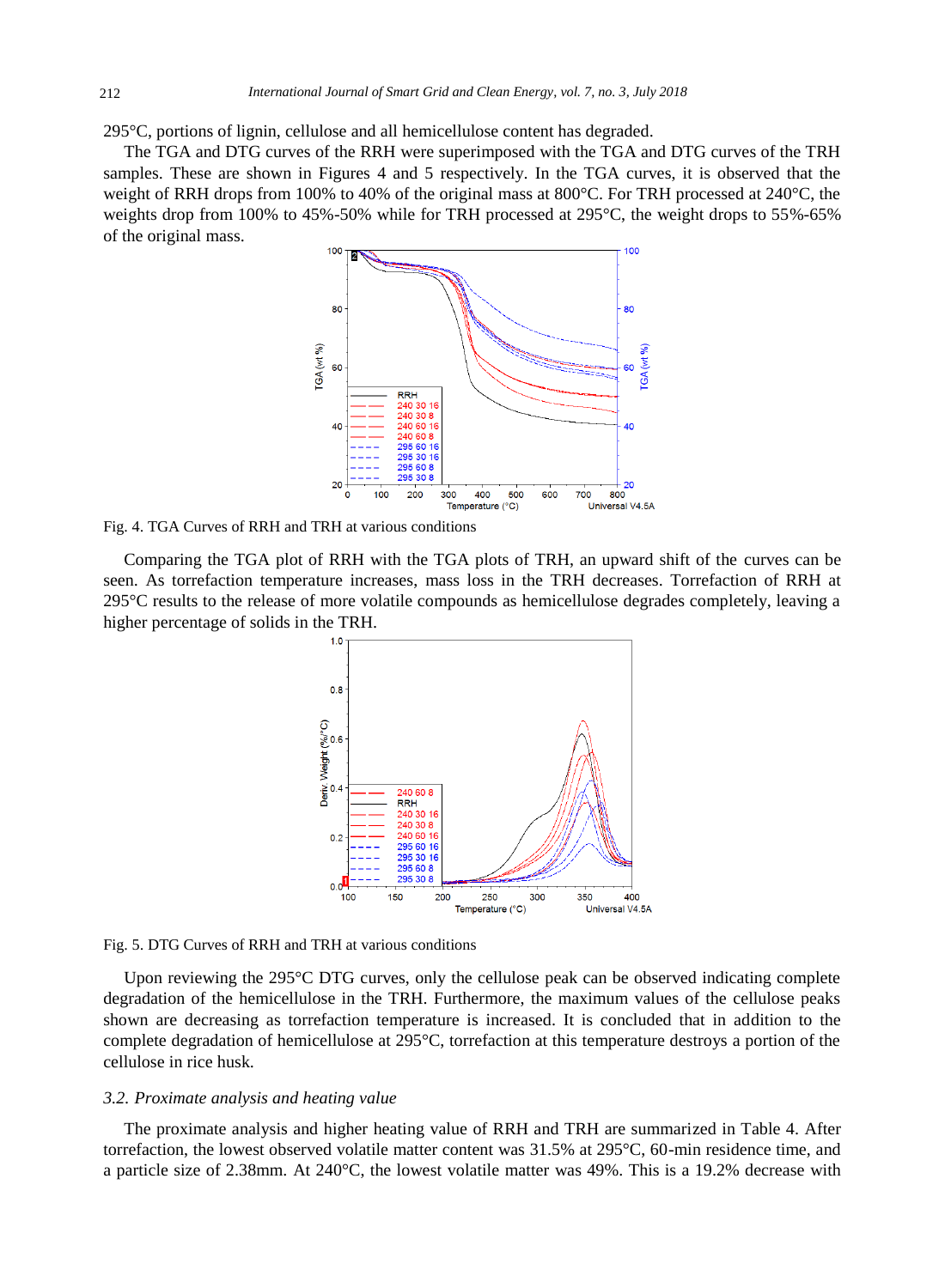respect to the original volatile content (in dry basis). ANOVA results showed that temperature, has the most significant effect on volatile matter content compared to residence time and particle size. At 295 °C, the volatile matter decreased up to  $48.1\%$ . Torrefaction at 295 °C releases more volatile substances as the hemicellulose and cellulose content of rice husk degrade. For fixed carbon the highest observed fixed carbon content was 26.6% (dry basis) at 295°C, 60-min residence time, and a particle size of 2.38mm.

| Torrefaction<br>Conditions | Ash, wt %<br>(dry basis) | VM, wt % (dry<br>basis) | FC, wt % (dry<br>basis) | HHV, MJ/kg<br>(dry basis) |
|----------------------------|--------------------------|-------------------------|-------------------------|---------------------------|
| <b>Raw Rice Husk</b>       | 26.5                     | 60.7                    | 12.8                    | 13.4                      |
| 240, 30, 1.19              | 36.4                     | 49.0                    | 14.7                    | 15.6                      |
| 240, 30, 2.38              | 30.0                     | 52.9                    | 17.1                    | 15.2                      |
| 240, 60, 1.19              | 31.4                     | 50.3                    | 18.3                    | 15.4                      |
| 240, 60, 2.38              | 32.4                     | 49.0                    | 18.6                    | 15.5                      |
| 295, 30, 1.19              | 38.7                     | 37.8                    | 23.5                    | 16.4                      |
| 295, 30, 2.38              | 35.9                     | 42.4                    | 21.7                    | 16.3                      |
| 295, 60, 1.19              | 36.5                     | 41.0                    | 22.6                    | 15.8                      |
| 295, 60, 2.38              | 41.9                     | 31.5                    | 26.6                    | 16.8                      |

Table 4. Proximate analysis and higher heating valus of RRH and TRH

The initial HHV of the RRH was 13.4MJ/kg (dry basis). For all conditions considered in the study, an increase in the HHV was observed. These corresponding increases are summarized in Table 5. After torrefaction, the highest observed HHV was 16.8MJ/kg (dry basis) at 295°C, 60-min residence time, and a particle size of 2.38mm.

| Torrefaction<br>Conditions | HHV, MJ/kg<br>(dry basis) | Increase |  |  |
|----------------------------|---------------------------|----------|--|--|
| <b>Raw Rice Husk</b>       | 13.4                      |          |  |  |
| 240, 30, 1.19              | 15.6                      | 16.4%    |  |  |
| 240, 30, 2.38              | 15.2                      | 13.4%    |  |  |
| 240, 60, 1.19              | 15.4                      | 14.9%    |  |  |
| 240, 60, 2.38              | 15.5                      | 15.7%    |  |  |
| 295, 30, 1.19              | 16.4                      | 22.3%    |  |  |
| 295, 30, 2.38              | 16.3                      | 21.6%    |  |  |
| 295, 60, 1.19              | 15.8                      | 17.9%    |  |  |
| 295, 60, 2.38              | 16.8                      | 25.4%    |  |  |
|                            |                           |          |  |  |

Table 5. Percent change of HHV of TRH

As temperature increases, the HHV of the TRH increases due to the increase in the degree of degradation of the RRH components. Oxygenated and hydrogenated compounds are removed through devolatilization of the cellulose and hemicellulose components of rice husk, thus leaving the solid fuel with high concentration of fixed carbon. Fixed carbon has the most contribution to the heating value of a solid fuel. It is concluded that the HHV of the TRH is a result of the higher concentration of fixed carbon in the torrefied samples compared to RRH. The proximate analysis for carbonized rice husk given by Paethanom et al., [6] shows comparable results to that of TRH. Fixed carbon for carbonized rice husk is at 26.4% while that of TRH is at 26.6% maximum. These results show that torrefaction can achieve comparable fixed carbon requirement at a lower process temperature. Table 6 shows the proximate analysis results of RRH, TRH, and carbonized rice husk.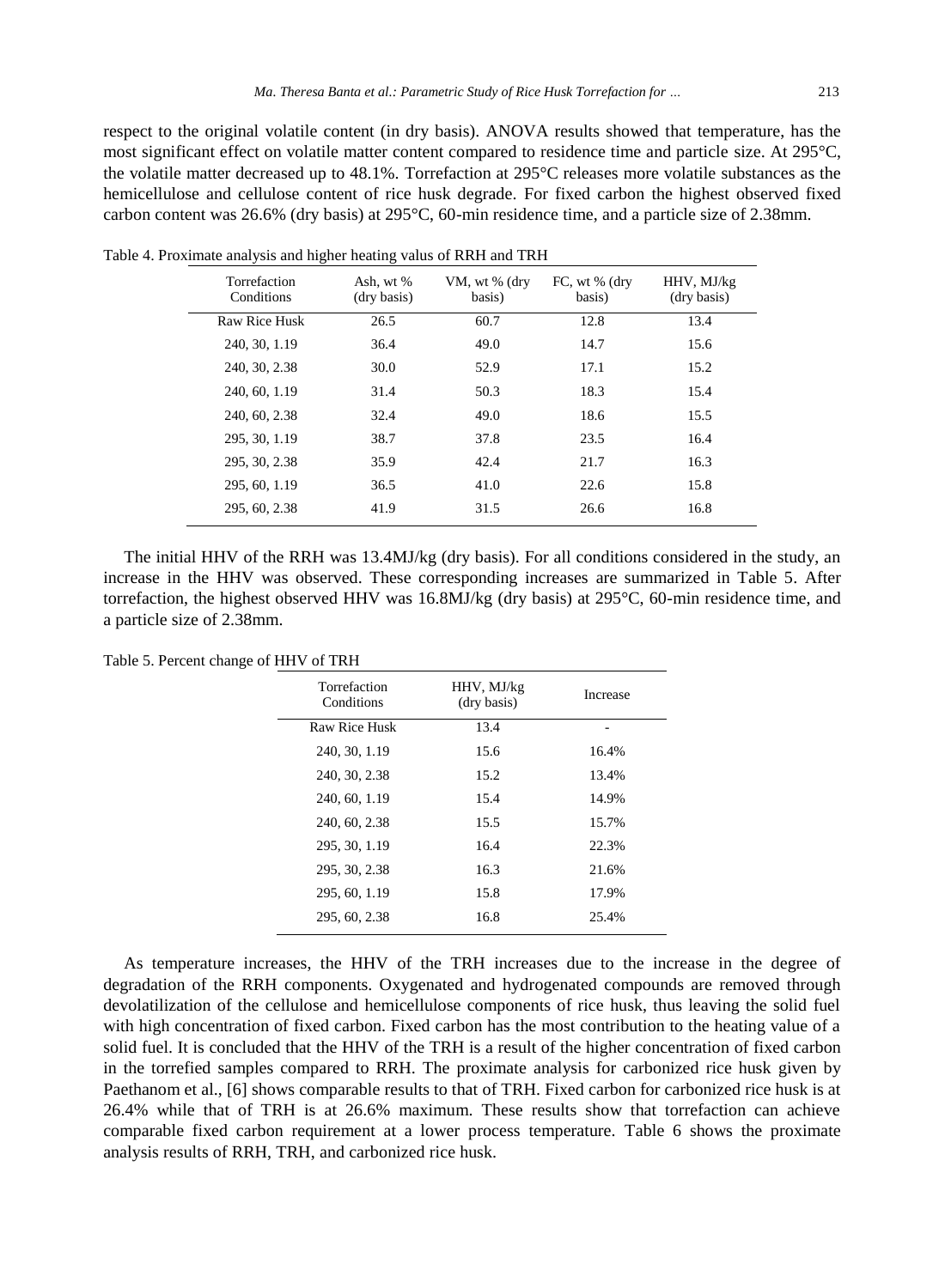| Proximate Analysis                      | Ash, wt %   | VM, wt %    | FC, wt %    |
|-----------------------------------------|-------------|-------------|-------------|
|                                         | (dry basis) | (dry basis) | (dry basis) |
| <b>Raw Rice Husk</b>                    | 26.5        | 60.7        | 12.8        |
| <b>Carbonized Rice</b><br>Husk at 600°C | 51.69       | 21.94       | 26.37       |
| <b>Torrefied Rice Husk</b>              |             |             |             |
| 240, 30, 1.19                           | 36.4        | 49.0        | 14.7        |
| 240, 30, 2.38                           | 30.0        | 52.9        | 17.1        |
| 240, 60, 1.19                           | 31.4        | 50.3        | 18.3        |
| 240, 60, 2.38                           | 32.4        | 49.0        | 18.6        |
| 295, 30, 1.19                           | 38.7        | 37.8        | 23.5        |
| 295, 30, 2.38                           | 35.9        | 42.4        | 21.7        |
| 295, 60, 1.19                           | 36.5        | 41.0        | 22.6        |
| 295, 60, 2.38                           | 41.9        | 31.5        | 26.6        |

Table 6: Proximate analysis of RRH, TRH, and carbonized rice husk

#### *3.3. Hydrophobicity*

Hydrophobicity or the uptake of water by a biomass is attributed to the presence of OH groups in its structure. Torrefaction makes rice husk hydrophobic by destroying these OH groups to lessen its hydrogen bonding capacity. The hydrophobic characteristic of TRH samples was determined through exposure test in saturated  $K_2SO_4$  solution with a relative humidity of 97%. As shown in Table 7, the moisture content of all samples increased however there is lower moisture absorption of TRH processed at 295  $\mathbb C$  compared to TRH processed at 240  $\mathbb C$  and RRH. Note that the moisture reported here is not the moisture content of the solid product but rather the EMC of the TRH.

Table 7. EMC of RRH and TRH at 97% Relative Humidity (in weight percent)

|              | <b>Exposure Hours</b>        |     |     |     |     |     |     |     |  |  |
|--------------|------------------------------|-----|-----|-----|-----|-----|-----|-----|--|--|
| Torrefaction | $\overline{0}$               | 24  | 48  | 144 | 168 | 192 | 312 | 384 |  |  |
| Conditions   | Equilibrium Moisture Content |     |     |     |     |     |     |     |  |  |
| 240, 30, 16  | 0%                           | 7%  | 9%  | 11% | 11% | 11% | 12% | 12% |  |  |
| 240, 30, 8   | 0%                           | 7%  | 9%  | 12% | 12% | 12% | 12% | 13% |  |  |
| 240,60,16    | 0%                           | 7%  | 9%  | 11% | 11% | 11% | 12% | 12% |  |  |
| 240,60,8     | 0%                           | 7%  | 9%  | 11% | 11% | 11% | 12% | 12% |  |  |
| 295, 30, 16  | 0%                           | 6%  | 8%  | 9%  | 10% | 10% | 10% | 11% |  |  |
| 295, 30, 8   | 0%                           | 7%  | 8%  | 10% | 10% | 10% | 11% | 11% |  |  |
| 295,60,16    | 0%                           | 6%  | 8%  | 10% | 10% | 10% | 10% | 11% |  |  |
| 295,60,8     | 0%                           | 6%  | 8%  | 9%  | 9%  | 10% | 10% | 10% |  |  |
| <b>RRH</b>   | 0%                           | 12% | 14% | 16% | 16% | 16% | 16% | 17% |  |  |
|              |                              |     |     |     |     |     |     |     |  |  |
|              |                              |     |     |     |     |     |     |     |  |  |

*3.4. Process performance indicators: Solid yield, energy yield, energy density* 

The solid yield of TRH was calculated using equation 1. Solid yield range is from 62% to 81.5%. Increasing the torrefaction temperature decreases the solid yield. This observation is explained by the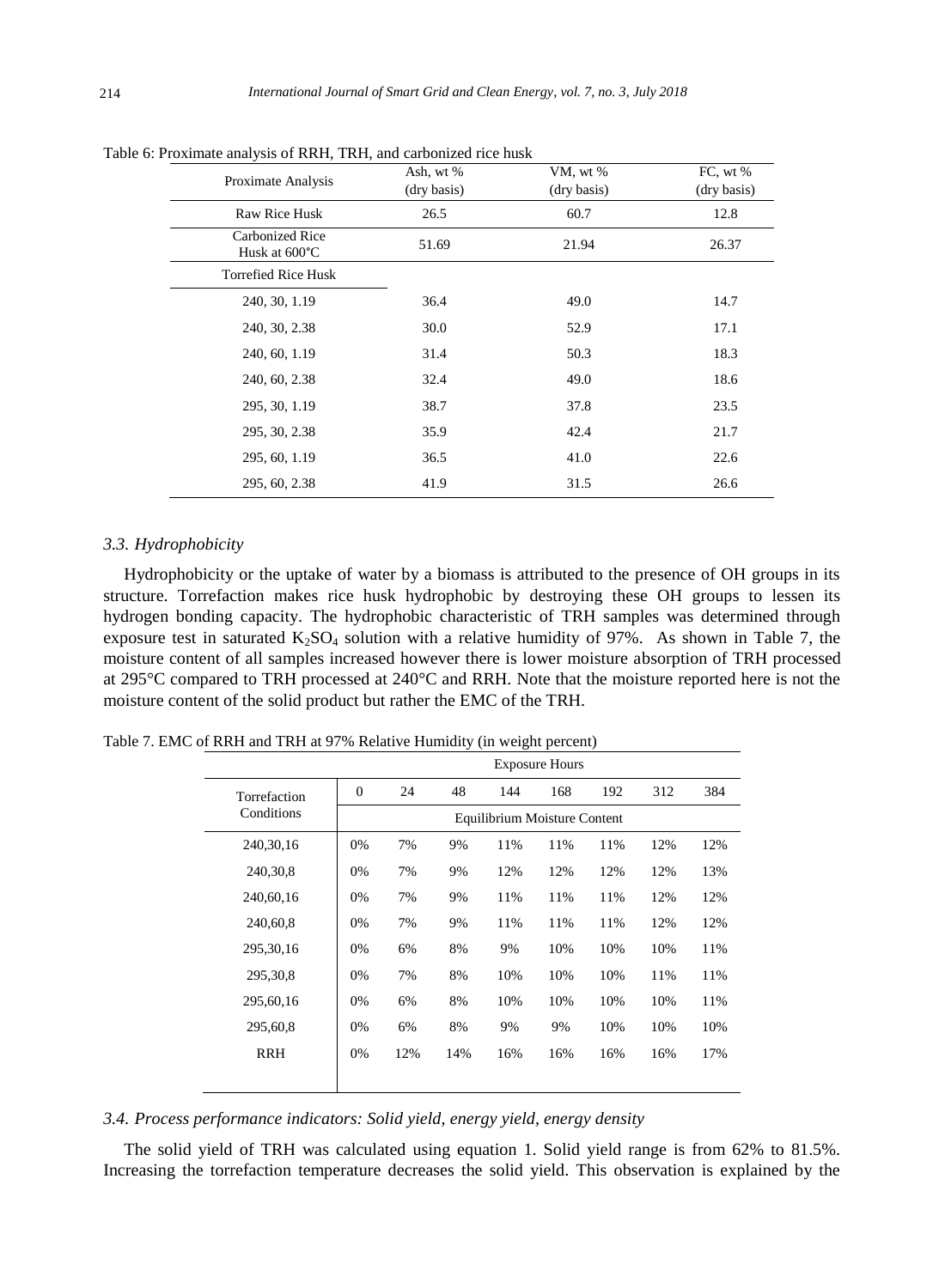decomposition of hemicellulose at 240  $\mathbb C$  and 295  $\mathbb C$ . The TGA curve of RRH shows that at the peak temperature 293.58°C hemicellulose may have achieved complete degradation. Thus, more volatile substances and moisture are removed from TRH samples processed at  $295 \, \text{°C}$  compared to TRH samples processed at 240°C. Similar results are obtained by Sadaka et al., [7], Pimchuai et. al. [8], and Prins et al. [9].

Solid yield 
$$
_{\text{dry basis}} = \frac{\text{mass of torrefied biomass on dry basis}}{\text{mass of raw biomass on dry basis}}
$$

\n(1)

Energy yield is the fraction of original energy retained in the biomass after subjecting it to torrefaction. In the process, energy-lean components evolve from the biomass in the form of condensable and noncondensable gases, leaving high-energy components in the solid product. Equation 2 shows the relationship for calculating energy yield:

Energy yield = Solid yield 
$$
\ast \frac{heating value of to rrefied biomass}{heating value of raw biomass}
$$
 (2)

The calculated energy yield of the TRH ranges from 77.5% to 94.5%. The ANOVA showed that temperature and the interaction between temperature and residence time have the most significant effect on the energy yield of the TRH samples.

Energy density is a measure of the amount of energy released when a unit mass of torrefied biomass is combusted and its product is cooled [10]. It is a parameter that is often associated with terms such as heating value and specific energy. During torrefaction, energy-lean components of the biomass such as CO<sub>2</sub>, H<sub>2</sub>O, and other non-condensable gases become part of the lost mass of the solid product. A significant portion of the solids (mostly fixed carbon) and its corresponding energy content is retained after torrefaction. An energy yield greater than unity is favorable. Energy density of TRH was calculated using equation 3:

Energy density = 
$$
\frac{Energy \ yield}{Solid \ yield}
$$
 (3)

The energy density of TRH ranged from 1.16 to 1.30. The highest observed energy density is at 295°C, 60-min residence time, and a particle size of 2.38mm. As the torrefaction temperature increases, the energy density of the solid product increases. At higher temperature the emission of CO, CO2, and H2O results to the decrease of the hydrogen and oxygen content of the RRH. Removal of these compounds increases the energy density since more fixed carbon are retained in the solid product.

## **4. Conclusion**

An electrically-heated, 42-liter batch reactor with a condensate and gas collection system has been fabricated and used in this study. It is equipped with a temperature controller designed to achieve a ramp rate of 10  $\degree$  per minute and maintain the internal reactor temperature at 240  $\degree$  or 295  $\degree$ C. The Fluke Hydra Series II Data Logger recorded temperature readings throughout every experimental run. These data were retrieved by connecting a computer to the data logger.

The study showed that torrefaction resulted in significant improvement in higher heating value of rice husk which increased by up to 25% from 13.4MJ/kg to 16.8MJ/kg. The fixed carbon increased up to 107% from 12.8 to 26.6 weight percent in dry basis. Volatile matter decreased by 48% (weight % in dry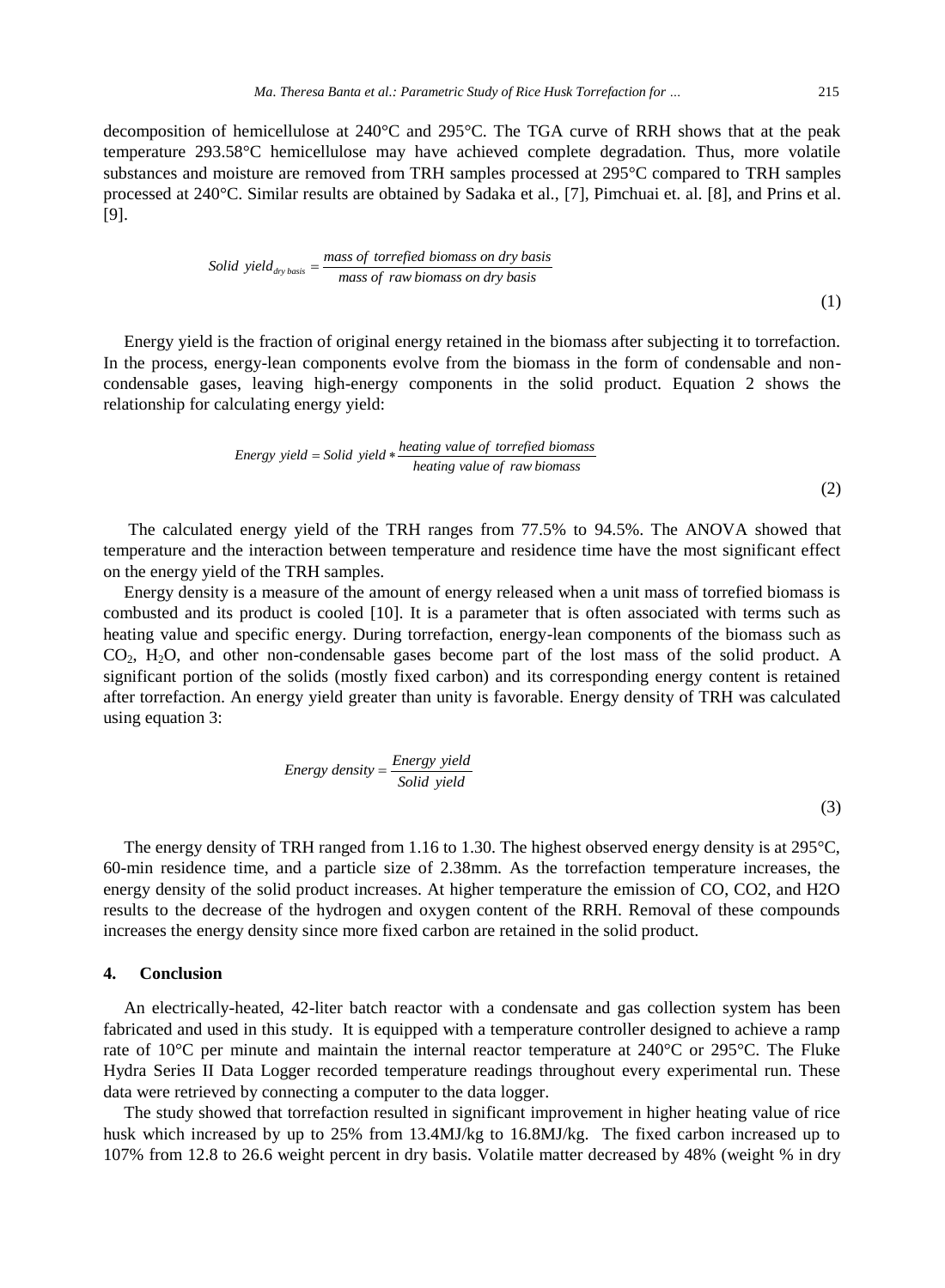basis) while the EMC of TRH decreased by 41% (weight %). The parametric study revealed that temperature had the most significant effect on heating value, solid yield, energy yield, and hydrophobicity of the TRH compared to residence time, particle size and the interactions of these three factors. Higher temperature was found more favorable for increasing fixed carbon, heating value, and hydrophobicity of the TRH.

## **Acknowledgements**

The authors are grateful to the ERDT (Engineering Research and Development for Technology) and the Department of Science and Technology for providing the financial support to carry out the study.

#### **References**

- [1] Asia Pacific Energy Research Centre (2016). APEC Energy Demand and Supply Outlook 6th ed. Vol. 2: Economy Reviews [Online]. Available: [http://aperc.ieej.or.jp/file/2016/5/10/APEC\\_Outlook6th\\_VolumeII\\_EconomyReviews.pdf](http://aperc.ieej.or.jp/file/2016/5/10/APEC_Outlook6th_VolumeII_EconomyReviews.pdf)
- [2] Elauria JC, Castro MLY, Elauria MM, Bhattacharya SC, & Abdul SP. Assessment of sustainable energy potential of nonplantation biomass resources in the Philippines. *Biomass and Bioenergy*, 2005; 29:191–198.
- [3] Van der Stelt, MJC, Gerhauser, H, Kiel, JHA, & Ptasinski, KJ. Biomass upgrading by torrefaction for the production of biofuels: A review. *Biomass and Bioenergy*, 2011. 35(9): 3748–3762.
- [4] Tumuluru JS, Sokhansanj S, Hess JR., Wright CT, & Boardman RD. A review on biomass torrefaction process and product properties for energy applications. *Industrial Biotechnology*, 2011. 7(5): 384–401.
- [5] Shafizadeh F and DeGroot WF. Combustion characteristics of cellulosic fuels. *Thermal Uses and Properties of Carbohydrates and Lignins*, New York Academic Press; 1976:1-18.
- [6] Paethanom A. and Yoshikawa K. Influence of pyrolysis temperature on rice husk char characteristic and its tar adsorption capability. *Energies*, 2012; 5, 4941-4951.
- [7] Sadaka S & Negi S. Improvements of Biomass Physical and Thermochemical Characteristics via Torrefaction Process. *Environmental Progress and Sustainability Energy*, 2009. 28(3): 427–434.
- [8] Pimchuai A, Dutta A, & Basu P. Torrefaction of agriculture residue to enhance combustible properties. *Energy and Fuels*, 2010. 24: 4638–4645.
- [9] Prins MJ, Ptasinski KJ, & Janssen FJJG. Torrefaction of wood. Part 1. Weight loss kinetics. *Journal of Analytical and Applied Pyrolysis*, 2006. 77, 28–34.
- [10] Basu P. *Torrefaction. Biomass Gasification, Pyrolysis and Torrefaction*. 2nd ed. Elsevier Inc; 2013

## **Appendix A: Raw Data for HHV Solid Yield, Energy Yield, Proximate Analysis**

*A.1. Raw Data for Solid Product Property Results*

| <b>Run</b><br>no.        | Temp, $\mathcal C$ | Time<br>min | Size,<br>mm | HHV,<br>MJ/kg | Solid<br>Yield, % | <b>Energy</b><br>Yield, % | <b>Energy</b><br><b>Density</b> | Moisture,<br>$\frac{6}{6}$ | VM, % | FC, % | Ash, $%$ |
|--------------------------|--------------------|-------------|-------------|---------------|-------------------|---------------------------|---------------------------------|----------------------------|-------|-------|----------|
| $\overline{\phantom{a}}$ | 240                | 30          | 1.19        | 14.65         | 81                | 95                        | 1.18                            | 5.87                       | 53    | 10    | 31       |
| 3                        | 240                | 30          | 1.19        | 15.00         | 68                | 82                        | 1.21                            | 4.40                       | 40    | 18    | 38       |
| $5\overline{)}$          | 240                | 30          | 2.38        | 13.84         | 84                | 94                        | 1.11                            | 5.32                       | 48    | 20    | 26       |
| $6\overline{6}$          | 240                | 60          | 1.19        | 14.18         | 80                | 91                        | 1.14                            | 5.54                       | 47    | 20    | 27       |
| 9                        | 295                | 60          | 1.19        | 15.55         | 65                | 81                        | 1.25                            | 5.36                       | 36    | 27    | 32       |
| - 10                     | 240                | 60          | 2.38        | 14.26         | 83                | 95                        | 1.15                            | 4.90                       | 45    | 22    | 27       |
| 11                       | 240                | 60          | 1.19        | 15.09         | 78                | 94                        | 1.21                            | 4.83                       | 49    | 14    | 32       |
| 13                       | 295                | 30          | 2.38        | 15.29         | 69                | 85                        | 1.23                            | 5.03                       | 39    | 26    | 30       |
| 14                       | 295                | 60          | 1.19        | 14.54         | 63                | 74                        | 1.17                            | 4.17                       | 42    | 16    | 38       |
| 15                       | 295                | 30          | 1.19        | 15.92         | 67                | 86                        | 1.28                            | 4.42                       | 34    | 20    | 41       |
| 16                       | 240                | 60          | 2.38        | 15.21         | 77                | 95                        | 1.22                            | 4.55                       | 48    | 13    | 34       |